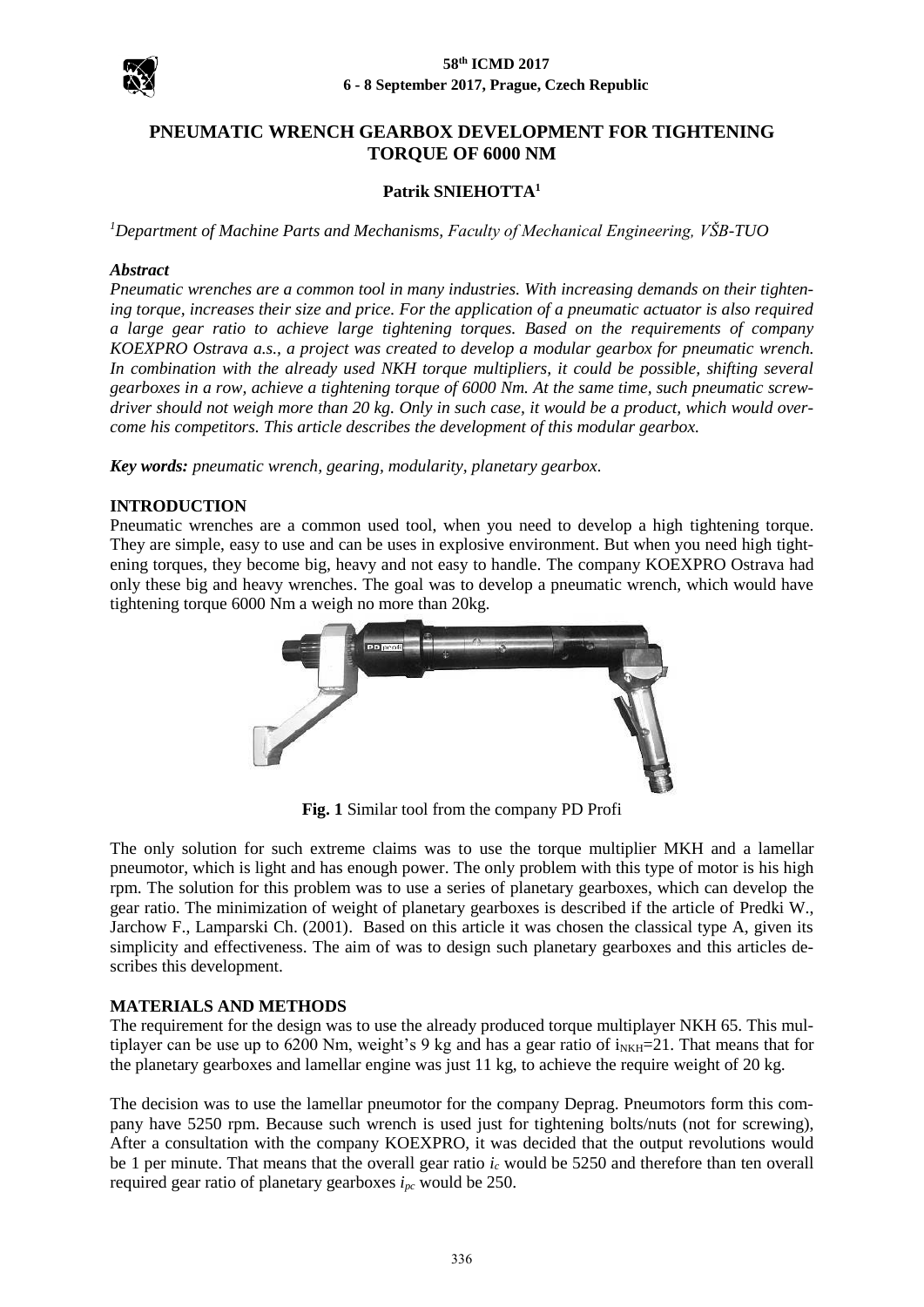



**Fig. 2** Currently used torque multiplayer NKH 65

The best solution was to use 3 gearboxes. For cost reduction, all gearboxes would be the same. That means that it is necessary that only the last gear stage forcibly go out correctly. That means that each planetary gearbox needs to have a gear ration  $i_p$ =6,3. The gearbox would be with braked crown wheel, with 3 satellites and the numbers of teeth are

**Tab. 1** Number of gear tooth

| Gear wheel | Number<br>of teeth |
|------------|--------------------|
| Central    | 15                 |
| Satellite  | 33                 |
| Crown      | -81                |

The real gear ration of this gearbox is than  $i_p=6,4$ . For cost reduction it was decided to use standard gear profile and to use module *m*=1 mm, that the weight and dimension are low as possible. The resulting gearing parameter ware:

**Tab. 2** Geometrical dimension of gears

| Material                                             | Satellite<br>Central |             | Crown    |
|------------------------------------------------------|----------------------|-------------|----------|
| Number of teeth $z(-)$                               | 15                   | 33          | $-81$    |
| Normal module $m$ (mm)                               |                      | 1           |          |
| Correction $x$ (-)                                   | 0.328541             | $-0.328541$ | 0.328541 |
| Working axial distance $a_w$ (mm)                    |                      | $24(-24)$   |          |
| Pitch diameter $d$ (mm)                              | 15                   | 33          | $-81$    |
| Head diameter $d_a$ (mm)                             | 17,6                 | 34.3        | $-78,7$  |
| Heel diameter $d_f$ (mm)                             | 13,157               | 29,843      | $-82,8$  |
| Gearing width $b$ (mm)                               |                      | 50          |          |
| Contact ratio coefficient $\varepsilon_{\alpha}$ (-) | 1,487                |             | 1.875    |

For strength calculation it was of course necessary to know the output power of the lamellar engine. The suggestion was that the hole pneumatic wrench would have an overall efficiency of  $\eta_c$ =0,58 (efficiency of torque multiplayer  $\eta_{NKH}=0.8$ , planetary gearbox  $\eta_p=0.9$ ). The wrench is designed so it stops when it achieves the required torque (the required torque is set up by changing the air pressure). That means that the lamellar engine does not have to be designed on the nominal torque, but it is enough that is designed on the starting (maximal) torque. That means, that for the tightening torque 6200 Nm, the engine has to have 1,95 Nm. To this condition the company Deprag has the lamellar engine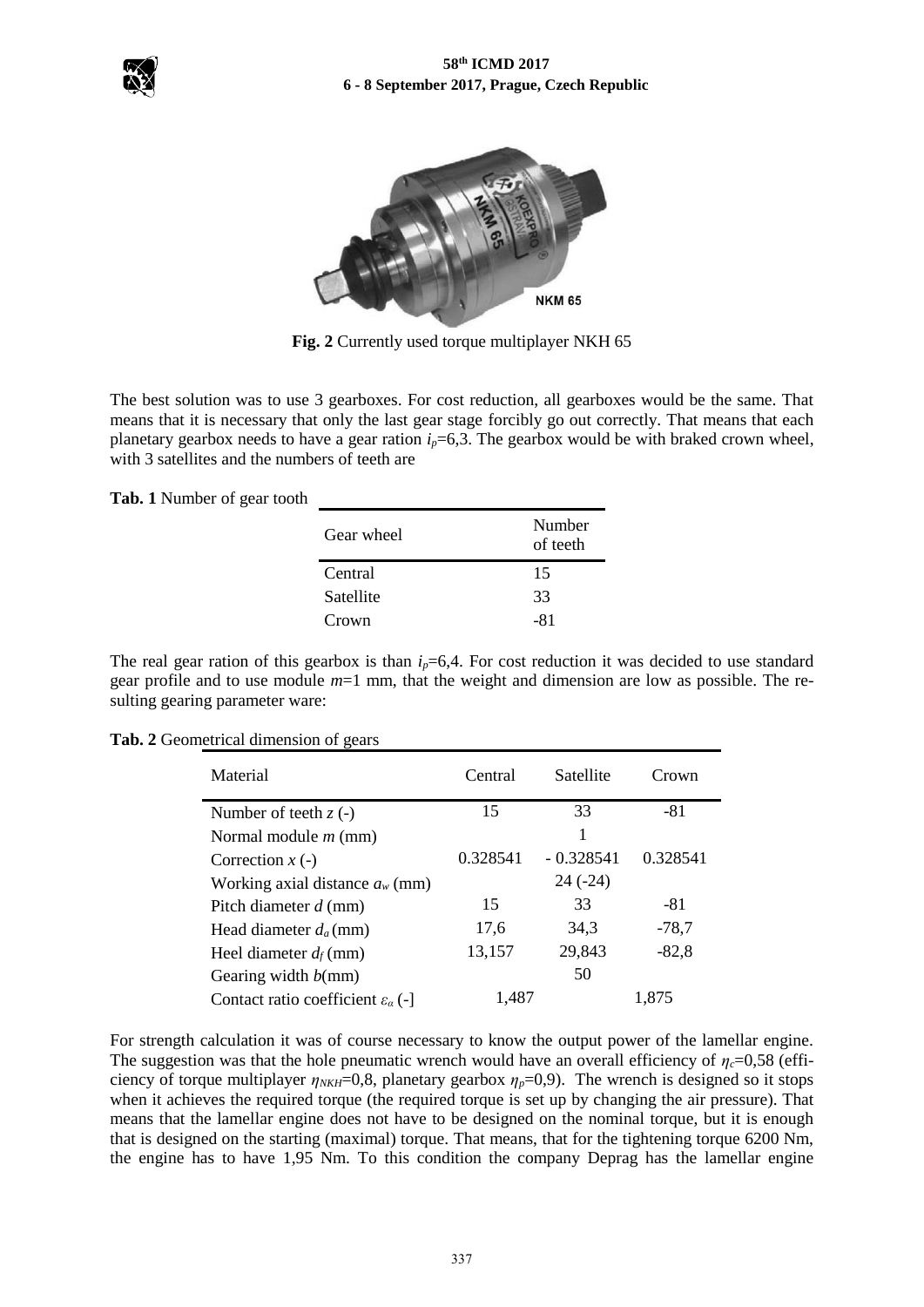

#### **58th ICMD 2017 6 - 8 September 2017, Prague, Czech Republic**

63X-001F07, with nominal output power *PM*=900W, nominal speed *nM*=5200 rpm, nominal torque  $M_{kn}$ =1,6 Nm and maximum torque  $M_{km}$ =2,4 Nm.

It is of course clear that the maximal torque is not always required. For the stress calculation The suggestion was that the maximum load is in 30% of time, in 40% of time the gearing is loaded with 85%, and 30% of time is the gearing loaded with 70%. The load is of course not equal on all satellites, so the load was increased by 20%. The final load between central-satellite and satellite-crown wheel ware:

|  | Tab. 3 Calculated loads on each gearing |  |  |  |
|--|-----------------------------------------|--|--|--|
|--|-----------------------------------------|--|--|--|

| No. | Part of<br>$time(-)$ | central-<br>satellite $(N)$ | satellite-<br>crown(N) |
|-----|----------------------|-----------------------------|------------------------|
| L.  | 30%                  | 4240                        | 4240                   |
| 2.  | 40%                  | 3600                        | 3600                   |
| 3.  | 30%                  | 2970                        | 2970                   |

The material properties ware one of the biggest problems. Of course the best solution ware to have tooth with hardened tooth sides, but this would increase the final price. The decision was made to use nitrided gearing, which does not require a subsequent processing. The material properties ware

**Tab. 4** Used materials for gear wheels

| Gear wheel |          | Material Processing |
|------------|----------|---------------------|
| Central    | 15 230.6 | Nitrided            |
| Satellite  | 15 230.6 | Nitrided            |
| Crown      | 12 061.6 | Refined             |

The question was, if central gearwheel and satellite should be on all stages made out of the same material, or to use on first two stages a lower grade material. With another material the wrench would be cheaper. On the other side this would negative affect the modularity and interchangeability of parts and increase the risk of compliment. In the end the indirect costs by using a cheaper material, would increase the final price, that it is no difference if you use a more expensive material on all gearboxes, or you give on some stages a cheaper material.

## **RESULTS AND DISCUSSION**

The strength calculation was is always the last step in gearing design. The calculation was performed according to ČSN 01 4686. The problematic part of the calculation was the contact stress control for the gearing central/satellite. This problem was described by Predki W., Jarchow F., Lamparski Ch. (2001) and Savage M., Rubadeux K. L., Coe H. H. (1998) in their articles. The safety coefficient  $s_H$ came out just over 1. Such result is not ideal, but the gearing was calculated for the worst case (reversing operation, shocks ...). The load is also the maximal assumed and in normal condition the wrench will be not used so often for torques around 6000 Nm. Such torque is for example the maximal tightening torque for screws M48 with grade 8.8., and they are not so common.

| Tab. 3 Calculated safety coefficients for each gearing |  |  |
|--------------------------------------------------------|--|--|
|--------------------------------------------------------|--|--|

|                                         | central-satellite |           | satellite-crown |       |
|-----------------------------------------|-------------------|-----------|-----------------|-------|
| Safety coefficient                      | central           | satellite | satellite       | crown |
| Bending safety coefficient $s_F$        | 2,286             | 2.156     | 1,731           | 1,609 |
| Contact stress safety coefficient $s_H$ | 1.012             | 1.042     | 2.195           | 1,770 |